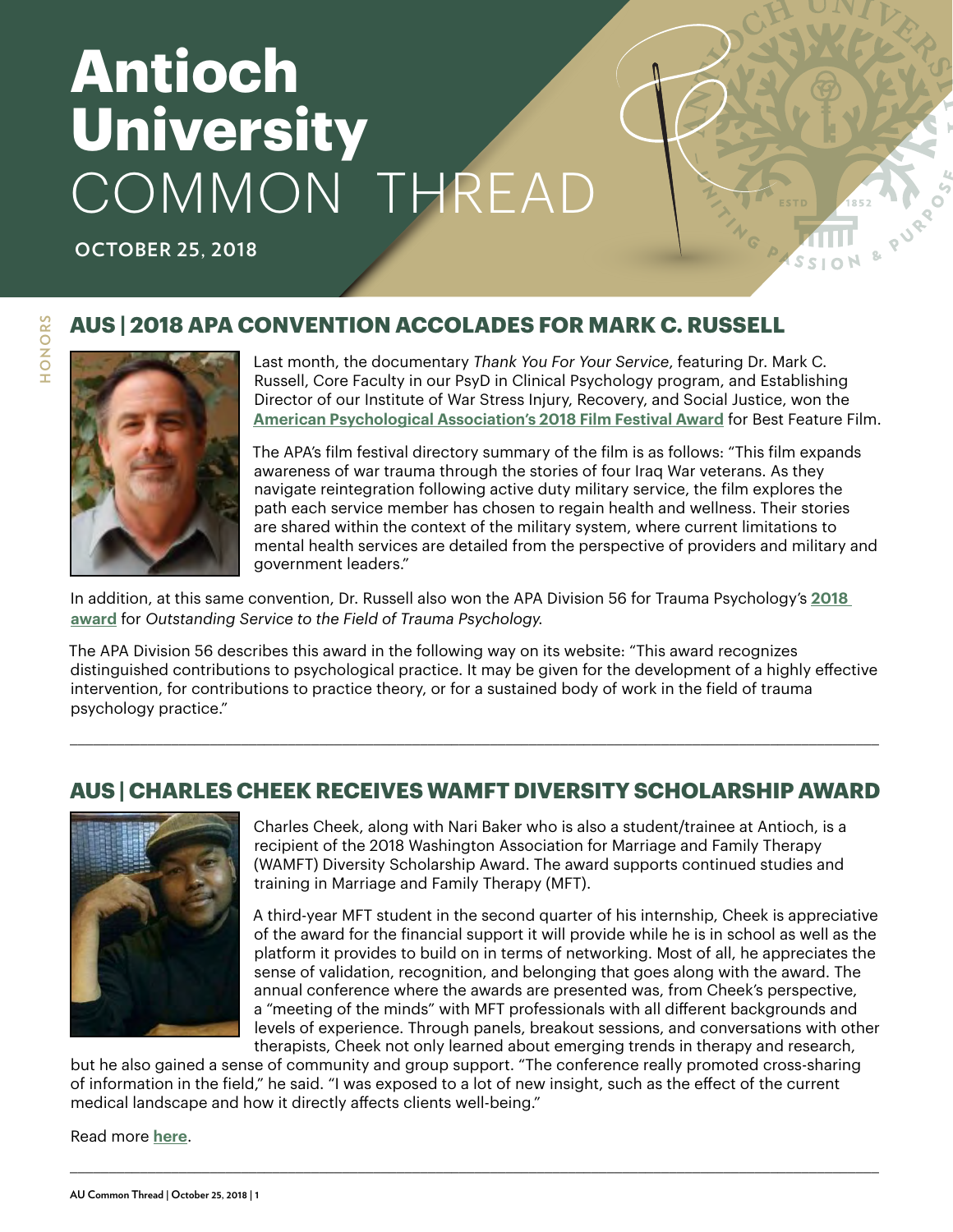# **GSLC | STUDENT WINS EQUITY AND INCLUSION AWARD**



GSLC Student Eric Charlton has been offered Assistant Professor of Allied Health for the upcoming academic year and recently won the 2018 Equity and Inclusion Incentive Grant Award from the University of Cincinnati.

#### **AUSB | CHERI GURSE TO PRESENT AT UPCOMING NWSA CONFERENCE**



**NEWS**

Cheri Gurse, PhD, teaching faculty in the BA in Liberal Studies Program at AUSB, will be presenting at the upcoming annual National Women's Studies Association (NWSA) conference. The conference, *Just Imagine. Imagining Justice: Feminist Visions of Freedom, Dream Making and the Radical Politics of Futures*, will take place November 8-11, 2018, in Atlanta, Georgia.

Gurse, with co-presenters Kathie Gillet, PhD and Jenny Johnson Riley, PhD Candidate, will be giving a presentation titled, *Inviting Interrogation: Beyond Fragility*. They will be addressing "the privilege of whiteness" and how it affects white scholars and activists as they take on multifaceted issues involving race, gender, and class. "Although white women will never be free of these blind spots, it is possible to develop the skills to participate in radically new possibilities. Inviting interrogation beyond fragility employs critical empathy and embodies learning. Moving beyond fragility is the work

that white feminist scholars must do to be part of the broader conversations."

The objective of this workshop is to provide a platform for "reframing whiteness as an oppressive mythology," and recognizing racial privilege as a result of socialization and colonized education. Gurse and her colleagues will discuss how they have invited the interrogation of whiteness and turned it on themselves for the explicit purpose of catalyzing change in educational environments and learning spaces, followed by interactive and group participation. Cheri welcomes hearing from AU colleagues who are interested in the subject (**[cgurse@](mailto: cgurse@antioch.edu) [antioch.edu](mailto: cgurse@antioch.edu)**). Visit the NWSA **[website](https://www.nwsa.org/)** for more information

\_\_\_\_\_\_\_\_\_\_\_\_\_\_\_\_\_\_\_\_\_\_\_\_\_\_\_\_\_\_\_\_\_\_\_\_\_\_\_\_\_\_\_\_\_\_\_\_\_\_\_\_\_\_\_\_\_\_\_\_\_\_\_\_\_\_\_\_\_\_\_\_\_\_\_\_\_\_\_\_\_\_\_\_\_\_\_\_\_\_\_\_\_\_\_\_\_\_\_\_\_\_\_\_

#### **AULA | UGS CO-CHAIR KIRSTEN GRIMSTAD AND CO-AUTHOR SUSAN RENNIE INTERVIEWED FOR "EYE ON DESIGN"**



**Kirsten Grimstad**, faculty member and Co-Chair of the **[Undergraduate](https://www.antioch.edu/los-angeles/degrees-programs/undergraduate-studies/)  [Studies Department](https://www.antioch.edu/los-angeles/degrees-programs/undergraduate-studies/)**, was recently interviewed for **["Eye on Design"](https://eyeondesign.aiga.org/behind-the-making-of-the-feminist-whole-earth-catalog/)** along with her co-author, Susan Rennie, about their first foray into publishing with *[The New Woman's](https://www.antioch.edu/los-angeles/faculty/kirsten-grimstad-phd/) Survival Catalog*. The book, released in 1973, grew from the seed of an idea for a women's studies bibliography to a ready-for-print book in the space of just five months. It was modeled on the popular counterculture *Whole Earth Catalog*, a publication that ran from 1968-1972 and focused on holism, DIY, and ecology. "The brilliance of the Whole Earth Catalog, for our purposes, was the networking element. That's what our

book strived to do: to create some sort of nationwide network of feminist alternative culture," said Grimstad.

"We didn't know what we were doing, but we did it anyway," said Rennie in the article. A fine motto for trailblazers the world over. But how did they actually make it all happen? You can read about their process at the end of the book, which is available online **[here](http://www.letsremake.info/PDFs/New_Womans_Survival_Catalog_3.pdf)**.

\_\_\_\_\_\_\_\_\_\_\_\_\_\_\_\_\_\_\_\_\_\_\_\_\_\_\_\_\_\_\_\_\_\_\_\_\_\_\_\_\_\_\_\_\_\_\_\_\_\_\_\_\_\_\_\_\_\_\_\_\_\_\_\_\_\_\_\_\_\_\_\_\_\_\_\_\_\_\_\_\_\_\_\_\_\_\_\_\_\_\_\_\_\_\_\_\_\_\_\_\_\_\_\_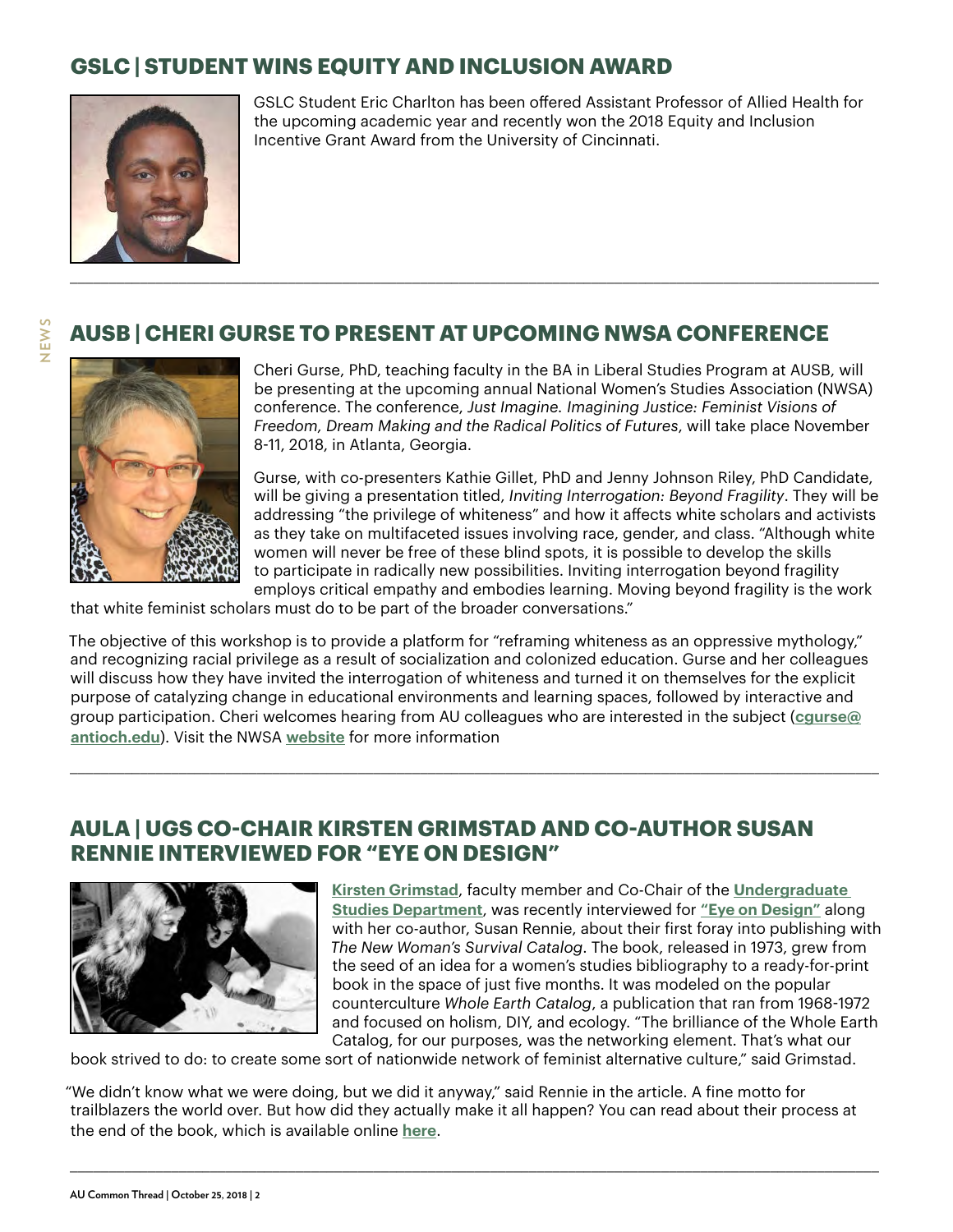#### **AUS | COUNSELOR DISCOVERS PASSION AT ANTIOCH WORKING WITH TRANS YOUTH**



While most root for the underdog, Will Zogg empathizes with anti-heroes.

"I always am interested in what made them the way they are – it was my foundation of wanting to work with people," he said. Growing up north of Seattle, he'd read a book, *There's a Boy in the Girls' Bathroom*, about a child struggling in school. "He's a bully and he goes to counseling," said Zogg. "You see the dramatic effect it has on him to have someone notice him. I feel if you can notice (anti-heroes) like him and realize in what ways they are good people, it's good for the entire world."

Zogg wanted to be a mental health counselor from a young age. During his bachelor's program at Evergreen College in Olympia, he studied psychology but through a multicultural lens. "I wanted a broader understanding of people," he said. After receiving his degree, he began doing residential for at-risk youth and later worked as

a street outreach case manager while a student at Antioch University.

Read more **[here](https://www.antioch.edu/seattle/stories/counselor-discovers-passion-at-antioch-working-with-trans-youth/)**.

## **AULA | COOL COURSES: THE LEGACY OF RACE-BASED TRAUMA**

\_\_\_\_\_\_\_\_\_\_\_\_\_\_\_\_\_\_\_\_\_\_\_\_\_\_\_\_\_\_\_\_\_\_\_\_\_\_\_\_\_\_\_\_\_\_\_\_\_\_\_\_\_\_\_\_\_\_\_\_\_\_\_\_\_\_\_\_\_\_\_\_\_\_\_\_\_\_\_\_\_\_\_\_\_\_\_\_\_\_\_\_\_\_\_\_\_\_\_\_\_\_\_\_



Read article **[here](https://www.antioch.edu/los-angeles/2018/10/16/cool-courses-the-legacy-of-race-based-trauma-intergenerational-trauma-transmission-and-community-resilience-study-abroad-with-erica-holmes/)**.

**[Erica Holmes](https://www.antioch.edu/los-angeles/faculty/erica-holmes-psyd/)**, PsyD, core faculty in the **MA in Clinical Psychology, Trauma Studies [Specialization](https://www.antioch.edu/los-angeles/degrees-programs/psychology-degree/clinical-psychology-masters-programs/psychological-trauma-studies/)** led a study abroad this [September to South Africa. It was the inaugu](https://www.antioch.edu/los-angeles/degrees-programs/psychology-degree/clinical-psychology-masters-programs/psychological-trauma-studies/)ral trip of what will be a yearly study abroad offering of a 3-unit immersive course for the specialization. Holmes designed the course to give students the opportunity to look at the lasting impacts of race-based oppression and to examine its impact on individuals and communities in terms of their struggles and their capacity for resilience.

The seed inspiration for *The Legacy of Race-Based Trauma: Intergenerational Trauma Transmission and Community Resilience Study Abroad* was planted early on in Holmes' career as an academic lecturer and practicing clinical psychologist. She has been researching and working in trauma psychology and focusing on the intersectionality of trauma and race since 1996.

#### **GSLC | ALUMNUS ENGAGES WITH MILITARY AFFAIRS PROFESSIONALS ABOUT TRANSFORMATIONAL AND SERVANT LEADERSHIP**

\_\_\_\_\_\_\_\_\_\_\_\_\_\_\_\_\_\_\_\_\_\_\_\_\_\_\_\_\_\_\_\_\_\_\_\_\_\_\_\_\_\_\_\_\_\_\_\_\_\_\_\_\_\_\_\_\_\_\_\_\_\_\_\_\_\_\_\_\_\_\_\_\_\_\_\_\_\_\_\_\_\_\_\_\_\_\_\_\_\_\_\_\_\_\_\_\_\_\_\_\_\_\_\_

\_\_\_\_\_\_\_\_\_\_\_\_\_\_\_\_\_\_\_\_\_\_\_\_\_\_\_\_\_\_\_\_\_\_\_\_\_\_\_\_\_\_\_\_\_\_\_\_\_\_\_\_\_\_\_\_\_\_\_\_\_\_\_\_\_\_\_\_\_\_\_\_\_\_\_\_\_\_\_\_\_\_\_\_\_\_\_\_\_\_\_\_\_\_\_\_\_\_\_\_\_\_\_\_



#### **GRADUATE SCHOOL OF LEADERSHIP AND CHANGE**

sustainable going forward.

Additional details regarding the event can be found **[here](http://www.avfforum.org/home.html)**.

Dr. Mike Young recently participated in The Future of the All-Volunteer Force (AVF) and Democracy in America conference, sponsored by the Mershon Center for International

Security Studies and the John Glenn College of Public Affairs at The Ohio State University. Dr. Young joined other well-known scholars and commentators on military affairs and discussed the necessity of the armed services to change their institutional cultures by embracing transformational and servant leadership in order for the AVF to be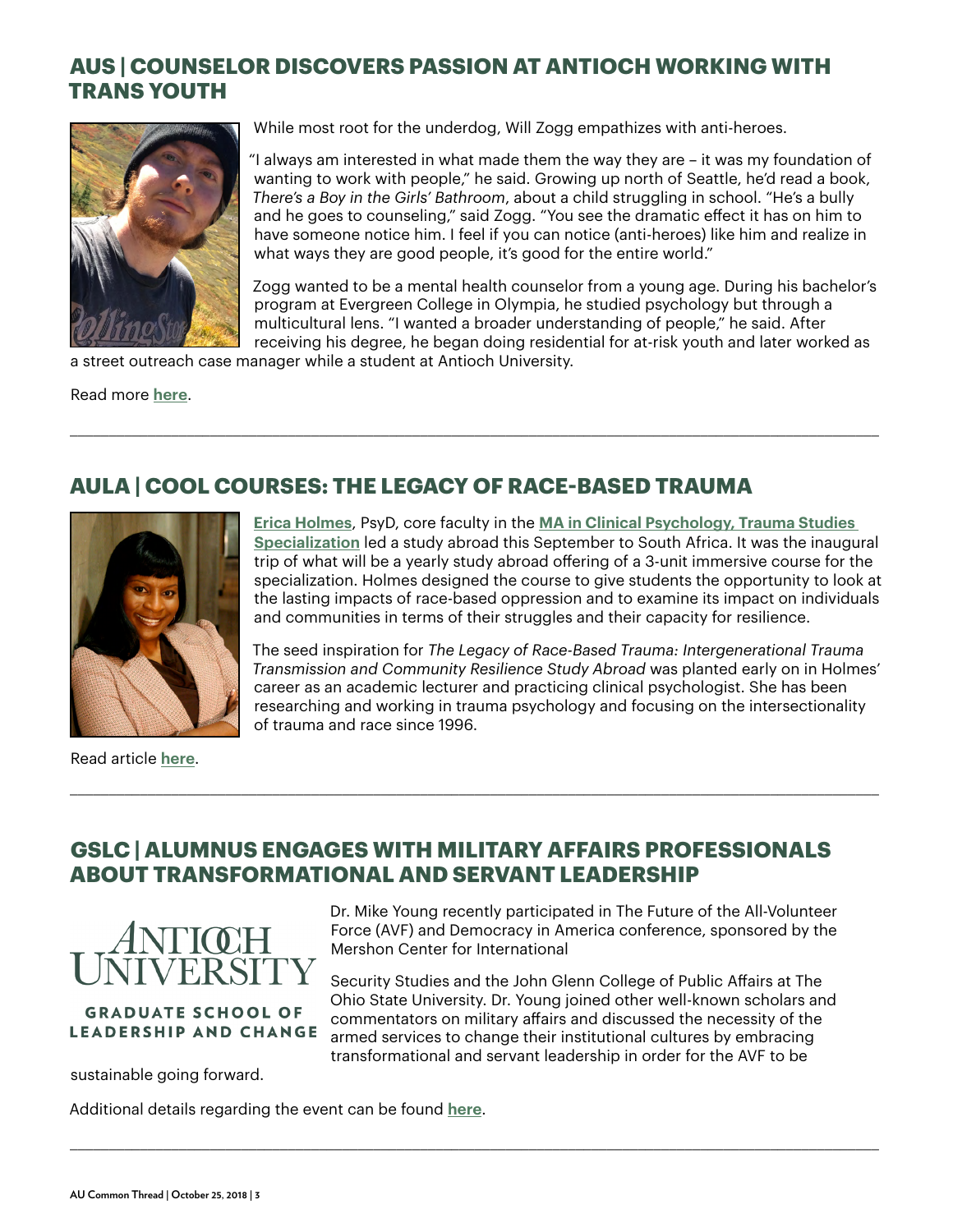### **AUNE | PSYCHOLOGY UPSIDE DOWN**



Faculty member Amanda Hitchings (AU '04) was recently involved with TEDxKeene. She says, "As I reached my 10th year of teaching at Antioch and my 14th year in practice I contemplated, really, how can I improve as a teacher, a clinician, and a community member? A lover of TED, I was intrigued about Keene's TEDx startup and thought I would be great at volunteering to get people coffee, hang some flyers, and just sponge the spirit of TED. Little did I know I would be involved in actual curation. And

**NEW ENGLAND** 

almost immediately, my way of being has twisted and turned whilst surrounded by a vivacious, creative, compassionate team. Mid-career reflecting had me recognize that my traditional role as a psychologist (practitioner, program developer) often doesn't touch all of those that I would love to reach."

\_\_\_\_\_\_\_\_\_\_\_\_\_\_\_\_\_\_\_\_\_\_\_\_\_\_\_\_\_\_\_\_\_\_\_\_\_\_\_\_\_\_\_\_\_\_\_\_\_\_\_\_\_\_\_\_\_\_\_\_\_\_\_\_\_\_\_\_\_\_\_\_\_\_\_\_\_\_\_\_\_\_\_\_\_\_\_\_\_\_\_\_\_\_\_\_\_\_\_\_\_\_\_\_

Click **[here](https://www.antioch.edu/new-england/2018/10/01/psychology-upside-down/)** for more details about the event.

#### **AUNE | TOM WESSELS PROFILED IN NEW YORK TIMES**



Tom Wessels, professor emeritus of Environmental Studies at AUNE, was recently profiled in the *New York Time*. He was interviewed during a visit to **[Woodlawn](https://woodlawnmuseum.com/)  [Museum, Gardens & Park](https://woodlawnmuseum.com/)** in Ellsworth, ME, which is located a few miles from Acadia National Park. At Woodlawn, Wessels talked about the landscape with the reporter, Joshua Campbell Torrance, the museum's executive director, and Todd Little-Siebold, faculty at the College of the Atlantic who serves as a Woodlawn trustee.

Wessels has written a number of books, the most recent is **[Granite, Fire, and Fog:](https://www.antioch.edu/new-england/2017/09/08/wessels-book-granite-fire-fog/)  [The Natural and Cultural History of Acadia](https://www.antioch.edu/new-england/2017/09/08/wessels-book-granite-fire-fog/)**. He also has a video playlist on the New England Forests YouTube channel. Click **[here](https://www.youtube.com/playlist?list=PL-cKOnYB94s4rDvYLB-AbYdSYVzycHe12)** for video.

Read the full article **[here](https://www.nytimes.com/2018/10/04/style/forensic-forest-ecologist.html)**.

#### **AUNE | THE CHALLENGE OF HELPING ADOLESCENTS: AN ANTIOCH GRADUATE STEPS UP**

\_\_\_\_\_\_\_\_\_\_\_\_\_\_\_\_\_\_\_\_\_\_\_\_\_\_\_\_\_\_\_\_\_\_\_\_\_\_\_\_\_\_\_\_\_\_\_\_\_\_\_\_\_\_\_\_\_\_\_\_\_\_\_\_\_\_\_\_\_\_\_\_\_\_\_\_\_\_\_\_\_\_\_\_\_\_\_\_\_\_\_\_\_\_\_\_\_\_\_\_\_\_\_\_



Cerissa Desrosiers, PsyD '13 is the Clinical Director of Endurance Behavioral Health, a group-based behavioral health practice for adolescents in Seabrook, NH, which specializes in partial hospitalization (PHP) and intensive outpatient (IOP) programs. Cerissa is in the process of creating a new intensive day program for obsessivecompulsive disorders (OCD) and anxiety disorders, which will include assessment, treatment planning, and daily Exposure Response Prevention.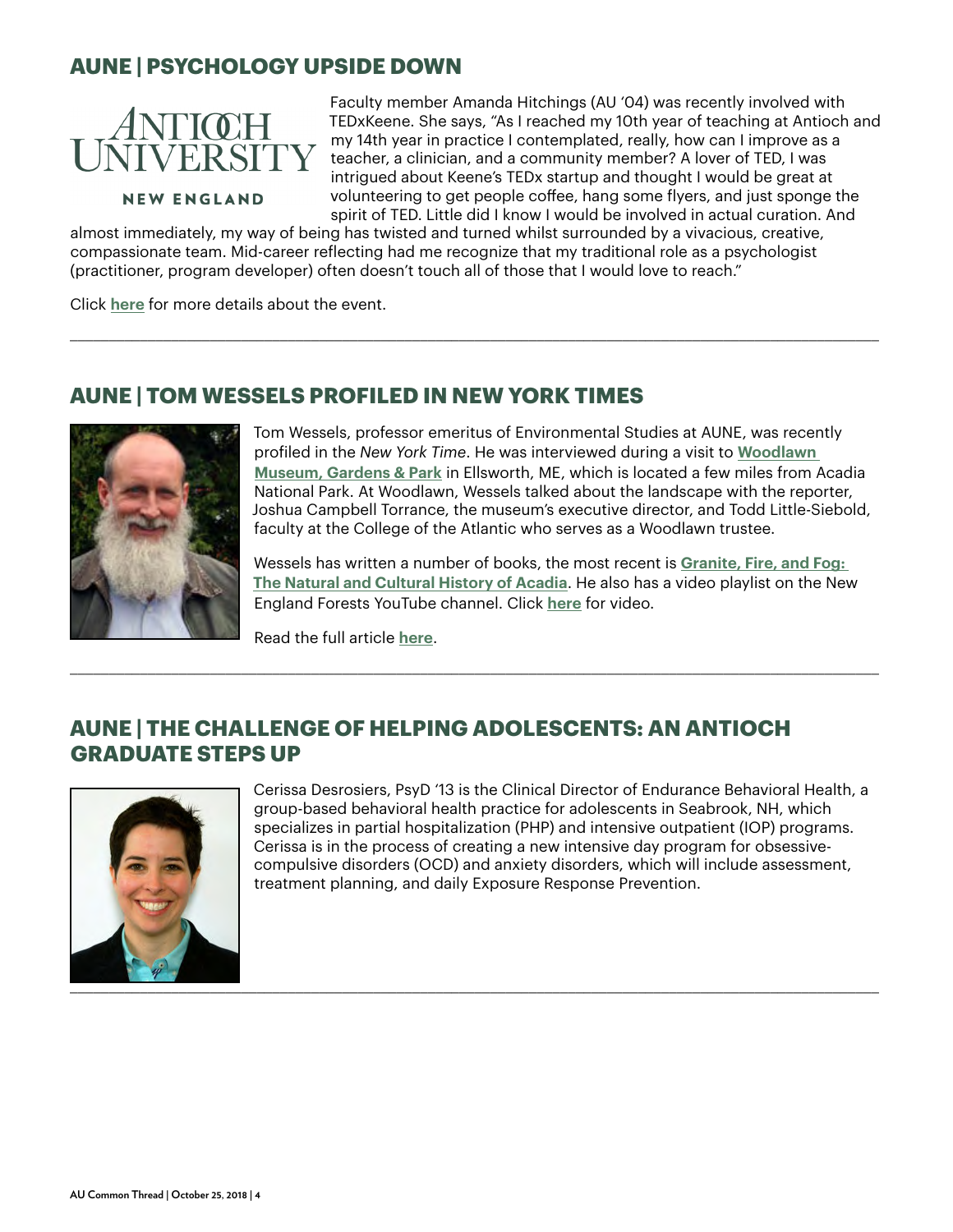### **AUSB | COOL COURSES SERIES: EXPLORING CREATIVITY WITH GARY DELANOEYE**



*Exploring Creativity* was designed and developed on student input. It started out as an educational "Issues" class. "Issues" classes explore timely concepts and ideas pertinent to teacher credentialing and graduate work in education. The task of the first class was to construct a syllabus. Four students enrolled in this course read and reported on journals and books dealing with creativity. The class played with Legos, puzzles, and problems to be able to discuss their own creative processes. Many other universities have developed such courses, most of them in psychology departments. "In our teacher credential programs at Antioch, we value creativity and want to make sure that our teacher candidates know how to cultivate expressive and creative children," wrote Delanoeye.

What do students love about *Exploring Creativity*? I think you've probably figured that out by now… but here are a few more inspiring tidbits:

•There is no assigned textbook because a creativity class of students all reading the same thing seems rather oxymoronic!

•*The open-ended creative project assignment. This enables students to be creative in any way they choose which many noted they never would have done without it being assigned.*

•A growing list of resources [accessed through the process of the class] allows students to explore an everexpanding world of creative expression.

"The one type of comment heard the most from Exploring Creativity students is the sense of validation they get from having creativity redefined for them; definitions that enable them to feel like creative people again," wrote Delanoeye.

\_\_\_\_\_\_\_\_\_\_\_\_\_\_\_\_\_\_\_\_\_\_\_\_\_\_\_\_\_\_\_\_\_\_\_\_\_\_\_\_\_\_\_\_\_\_\_\_\_\_\_\_\_\_\_\_\_\_\_\_\_\_\_\_\_\_\_\_\_\_\_\_\_\_\_\_\_\_\_\_\_\_\_\_\_\_\_\_\_\_\_\_\_\_\_\_\_\_\_\_\_\_\_\_

Read the full article **[here](https://www.antioch.edu/santa-barbara/2018/10/02/cool-courses-series-exploring-creativity-with-gary-delanoeye/)**.

#### **AUSB | KEN RICHARDSON INSPIRES SANTA BARBARA COMMUNITY WITH PHILOSOPHY FOR SUCCESS**



Ken Richardson, former Hughes Aircraft Company president and esteemed author, inspired the Santa Barbara community last Friday with his philosophy for success. Richardson's decades of organizational, management and innovative wisdom was shared with MASTER OF BUSINESS ADMINISTRATION candidates, faculty and community members during Antioch University's monthly MBA Workshop Series on September 7.

As president of Hughes Aircraft, Richardson directed the operations of 80,000 employees with 12,000 products and annual sales of over \$12 billion, with facilities in 13 states and four nations. During his time at the company, Hughes produced many military advances and took the lead in developing such lifestyle innovations as the laser, digital watches, DirecTV, microminiaturization and cell phone data processing. The joy of these developments and successes were evident as Richardson, a self-

proclaimed "techie," enthusiastically described the details and advancements of infrared, missiles, and space exploration technologies.

MBA candidate Devin Scott, was particularly impacted by Richardson's continuous emphasis on personal and professional integrity and its importance to a company's long-term success. Scott shared that "hearing [Richardson] say that was so refreshing because it feels like that virtue has been valued less and less these days."

\_\_\_\_\_\_\_\_\_\_\_\_\_\_\_\_\_\_\_\_\_\_\_\_\_\_\_\_\_\_\_\_\_\_\_\_\_\_\_\_\_\_\_\_\_\_\_\_\_\_\_\_\_\_\_\_\_\_\_\_\_\_\_\_\_\_\_\_\_\_\_\_\_\_\_\_\_\_\_\_\_\_\_\_\_\_\_\_\_\_\_\_\_\_\_\_\_\_\_\_\_\_\_\_

Read the full article **[here](https://www.antioch.edu/santa-barbara/2018/10/14/ken-richardson-inspires-santa-barbara-community-with-philosophy-for-success/)**.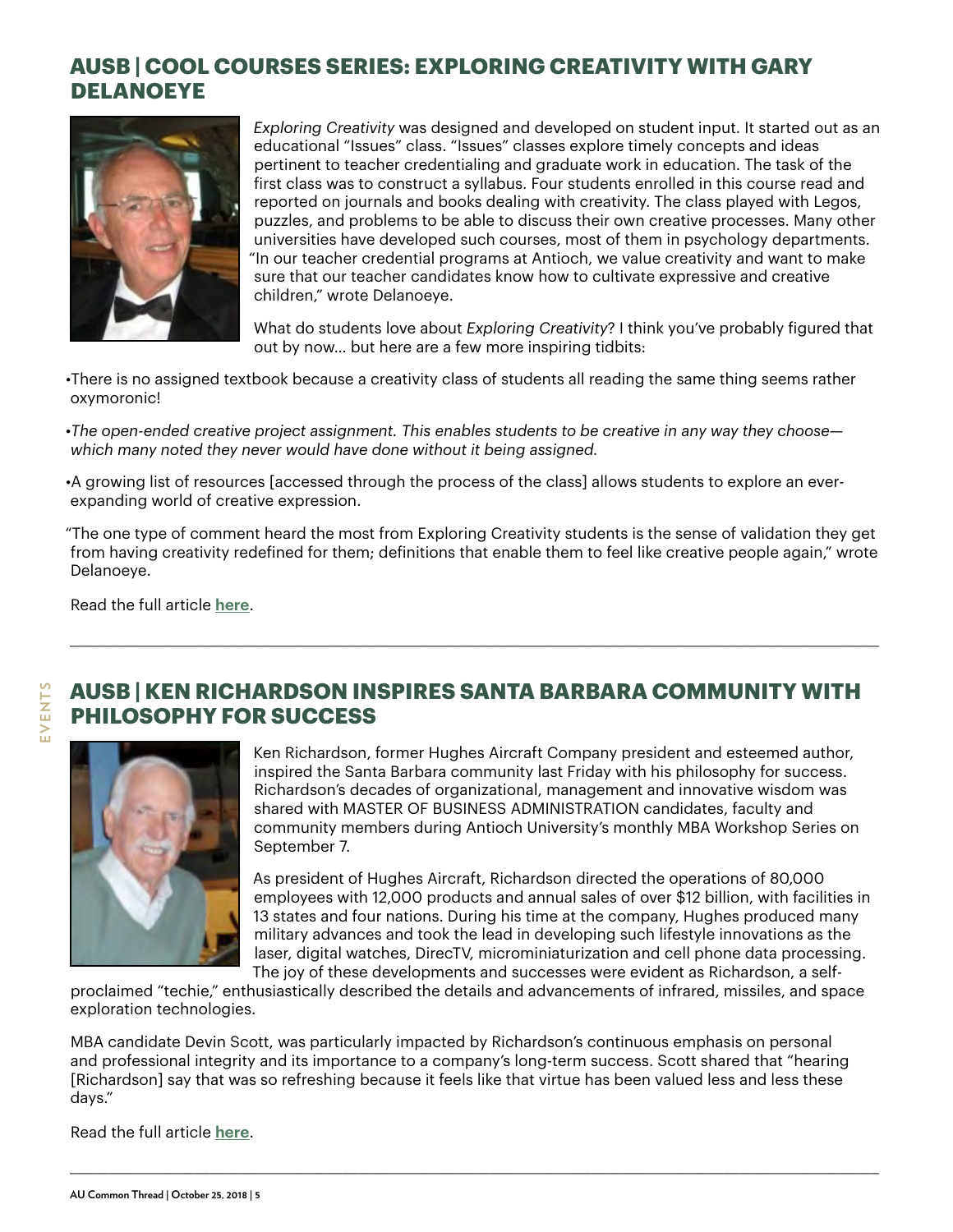### **AUM | MED GRADUATE GIVES TALK AT TEDXDAYTON**



Stephanie VanHouten, a December 2017 graduate of the AUM MEd with a professional concentration in the Reggio Emilia Approach was selected to give a Ted Talk at TedxDayton on October 12. Her talk centered around the Reggio Emilia Approach and the current view of young children in the American educational system.

As Stephanie stated, "A teacher wears many hats. One that I honor most is advocate. I will stand on that stage and fight for the education that ALL students deserve. Let's give kindergarten back to the children!"

Stephanie completed her BA in Early Childhood Education with licensure at AUM prior to enrolling in her MEd program. She is a kindergarten teacher at Parkwood Elementary in Beavercreek, OH.

View a recording of TedxDayton **[here](https://livestream.com/accounts/18256195/events/8387775/player?width=960&height=540&enableInfoAndActivity=true&defaultDrawer=feed&autoPlay=true&mute=false)**. VanHouten's talk begins at 5:07.

#### **AUS | PLAY THERAPY DIRECTOR CARY MCADAMS HAMILTON PRESENTS ON "SENSE-ATIONAL" PLAY THERAPY AT INTERNATIONAL CONFERENCE**

\_\_\_\_\_\_\_\_\_\_\_\_\_\_\_\_\_\_\_\_\_\_\_\_\_\_\_\_\_\_\_\_\_\_\_\_\_\_\_\_\_\_\_\_\_\_\_\_\_\_\_\_\_\_\_\_\_\_\_\_\_\_\_\_\_\_\_\_\_\_\_\_\_\_\_\_\_\_\_\_\_\_\_\_\_\_\_\_\_\_\_\_\_\_\_\_\_\_\_\_\_\_\_\_



AUS's Director of **Play Therapy** Cary McAdams Hamilton, LMHC-S, RPT-S, presented at the Annual Inter[national Assoc](https://www.antioch.edu/seattle/degrees-programs/counseling-wellness/play-therapy-cert/)iation for Play Therapy Conference in Phoenix, AZ this October. Her presentation, "Sense-sational" Play Therapy: Considerations for Sensory Processing-Related Challenges, has **[the following abstract](https://cdn.ymaws.com/www.a4pt.org/resource/resmgr/annual_conference/2018_APT_Conference_Brochure.pdf)**:

"An overview of the presentation, neurobiology, and challenges associated with children that have sensory-processing disorder. Participants will be introduced to appropriate sensory-informed interventions and will have opportunity to practice and apply these concepts in an experiential manner in play therapy."

In McAdams Hamilton's words, "This will be my second presentation at APT and I am thrilled about sharing my passion for 'Play Therapy' and the need for all professionals to understand the challenges SPD has on the children and families we work with."

Her presentation took place on Wednesday, October 3, 2018 at 8:00 a.m.

#### **GSLC | FACULTY HEADLINES THE INTERNATIONAL LEADERSHIP ASSOCIATION'S 20TH ANNIVERSARY GLOBAL CONFERENCE**



GSLC Professor, Dr. Donna Ladkin is a plenary speaker at this year's International Leadership Association (ILA) 20th Anniversary Global Conference in West Palm Beach, Florida. Dr. Ladkin's keynote entitled, *Why Self-Constitution Trumps the True Self as the Foundation for Leading Authentically* will introduce the possibility of authenticity as emerging from deliberate processes of self-questioning and reflexivity, as well as sensitivity to the context in which one is operating.

Learn more about Dr. Ladkin and the conference **[here](http://www.ila-net.org/Conferences/2018/plenaries.html#Ladkin)**.

\_\_\_\_\_\_\_\_\_\_\_\_\_\_\_\_\_\_\_\_\_\_\_\_\_\_\_\_\_\_\_\_\_\_\_\_\_\_\_\_\_\_\_\_\_\_\_\_\_\_\_\_\_\_\_\_\_\_\_\_\_\_\_\_\_\_\_\_\_\_\_\_\_\_\_\_\_\_\_\_\_\_\_\_\_\_\_\_\_\_\_\_\_\_\_\_\_\_\_\_\_\_\_\_

\_\_\_\_\_\_\_\_\_\_\_\_\_\_\_\_\_\_\_\_\_\_\_\_\_\_\_\_\_\_\_\_\_\_\_\_\_\_\_\_\_\_\_\_\_\_\_\_\_\_\_\_\_\_\_\_\_\_\_\_\_\_\_\_\_\_\_\_\_\_\_\_\_\_\_\_\_\_\_\_\_\_\_\_\_\_\_\_\_\_\_\_\_\_\_\_\_\_\_\_\_\_\_\_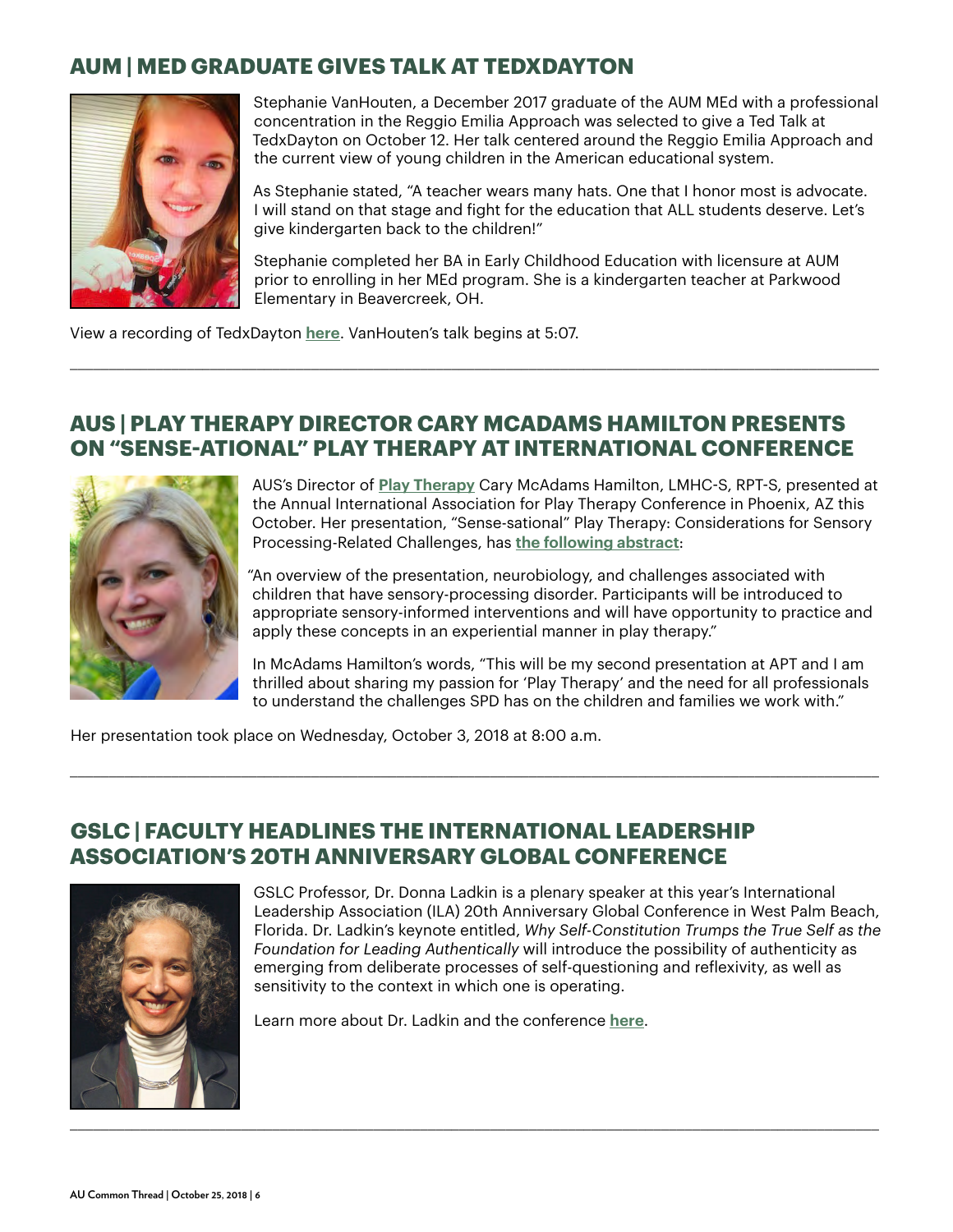## **AULA | EDUCATION DEPARTMENT HOSTS SPEAKER ON YOUTH ENGAGEMENT**



The Friends of Education Speaker Series hosted an on-campus presentation entitled Youth Engagement Matters! with Adam Fletcher. Fletcher, a powerful and successful advocate for youth, is a recognized worldwide for his expert frameworks, thoughtful guidance and meaningful explorations of what, why, where, when and how youth engagement matters today. He spoke on how to support young people as they find their voices in an era of renewed civic engagement. The 2018-2019 theme for the Friends of Education Speaker Series is Activism.

#### **AUSB | IN BLOOM EARLY CHILDHOOD AND ELEMENTARY EDUCATION CONFERENCE**



The annual In Bloom Early Childhood and Elementary Education Conference will be hosted by AUSB on November 3, 2018, at the Orfalea Family Children's Center at The University of California Santa Barbara, and the Isla Vista School. Recently retired AUNE professor emeritus, David Sobel, worked with the George B. Storer Foundation to start and fund the bi-coastal conference series three years ago. This will be the fourth annual conference. This year the conference expands its scope to include elementary education content as well as early childhood. Antioch University will host four In Bloom conferences during the 2018-2019 school

year, which are open to the public as well as alumni and students. "The conference series is a great way to bring all of the Antioch campuses together," says Kelly Pena, who has worked on the conference for the past three years. Tamara Thompson of Orfalea, and Mallory Meyer, an Antioch student in the NBECE Certificate Program, have also been instrumental members of the conference planning committee.

The one-day conference in Santa Barbara includes a keynote by Ellen Doris, Chair of the Education Department at AUNE, on how teachers can help children connect with nature. Also featured will be workshops such as, Bilingual Forest School: Our Daily Rhythm with Wild Roots bilingual preschool teachers, Chelsea Adams and Jenn Sepulveda; Hay Straw Bale Gardening With Trudy Adare of UC Master Gardeners of Santa Barbara; and Building Instruments Utilizing Natural Elements and Recycling Materials with Agustin Pimentel and Alejandro Mendez of TRIBU. The day will also include a healthy lunch and an afternoon musical performance.

\_\_\_\_\_\_\_\_\_\_\_\_\_\_\_\_\_\_\_\_\_\_\_\_\_\_\_\_\_\_\_\_\_\_\_\_\_\_\_\_\_\_\_\_\_\_\_\_\_\_\_\_\_\_\_\_\_\_\_\_\_\_\_\_\_\_\_\_\_\_\_\_\_\_\_\_\_\_\_\_\_\_\_\_\_\_\_\_\_\_\_\_\_\_\_\_\_\_\_\_\_\_\_\_

\_\_\_\_\_\_\_\_\_\_\_\_\_\_\_\_\_\_\_\_\_\_\_\_\_\_\_\_\_\_\_\_\_\_\_\_\_\_\_\_\_\_\_\_\_\_\_\_\_\_\_\_\_\_\_\_\_\_\_\_\_\_\_\_\_\_\_\_\_\_\_\_\_\_\_\_\_\_\_\_\_\_\_\_\_\_\_\_\_\_\_\_\_\_\_\_\_\_\_\_\_\_\_\_

Read the full article **[here](https://www.antioch.edu/santa-barbara/2018/09/26/in-bloom-early-childhood-and-elementary-education-conference/)**.





Julie Biddle, Chair of Education programs at AUM, has a recent publication. Her book review of Erika Christakis' *The Importance of Being Little: What Young Children Really Need from Grownups* is in the current Mid-Western Educational Research (Volume 30, Issue 3).

View the journal **[here](https://www.mwera.org/MWER/)**.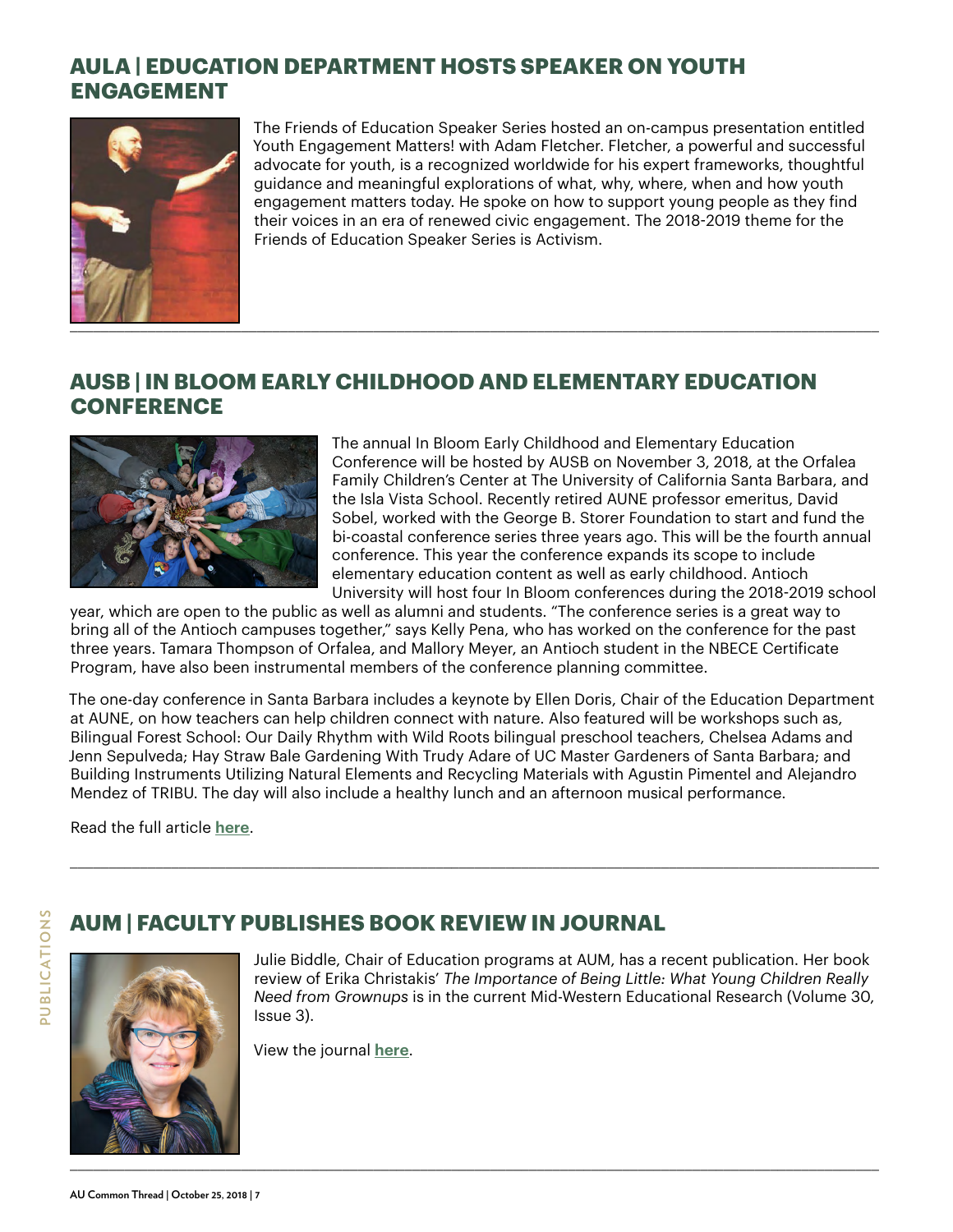### **AULA | NEW BOOK BY ADONIA LUGO: "BICYCLE/RACE: TRANSPORTATION, CULTURE, & RESISTANCE"**



USMA faculty member, Adonia Lugo, PhD, has a new book out. Based on her dissertation, an ethnography of bicycle advocates in Los Angeles, Bicycle/Race: Transportation, Culture, & Resistance is a conversion by Lugo and her editor at Microcosm Publishing of that academic document into a more easily accessible memoir to share with public audiences. "After years of doing academic writing, where citation is a huge part of the process, it was scary but also fun to strip away the jargon and tell my own story," she said.

"From the book jacket: This is a book of borderlands and intersections, a cautionary tale about the dangers of putting infrastructure before culture, and a coming-ofage story about power and identity. The colonial history of southern California is interwoven through Adonia Lugo's story of growing up Chicana in Orange County, becoming a bicycle anthropologist, and co-founding Los Angeles's hallmark open

streets cycling event, CicLAvia, along the way."

"Something that made the writing process easier was that I had kept a blog, Urban Adonia, for years," Lugo said. "I think it's helpful for writers to practice writing for different audiences if we want to expand our reach." She recently gave a talk on her book at Lawrence University in Appleton, WI.

\_\_\_\_\_\_\_\_\_\_\_\_\_\_\_\_\_\_\_\_\_\_\_\_\_\_\_\_\_\_\_\_\_\_\_\_\_\_\_\_\_\_\_\_\_\_\_\_\_\_\_\_\_\_\_\_\_\_\_\_\_\_\_\_\_\_\_\_\_\_\_\_\_\_\_\_\_\_\_\_\_\_\_\_\_\_\_\_\_\_\_\_\_\_\_\_\_\_\_\_\_\_\_\_

#### **AUS | PSYD FACULTY AND CHAIR DR. BERGKAMP CONTRIBUTED TO "RACE IN AMERICA" APA GUIDE**



AUS PsyD program chair and faculty member Dr. Jude Bergkamp was invited by the American Psychological Association to contribute a project called "Race in America" that includes a video series and instructional materials for classroom instructors.

Not only was Dr. Bergkamp **[featured in the first video of this series](https://www.antioch.edu/seattle/2018/08/30/psyd-faculty-chair-dr-bergkamp-in-race-and-health-apa-video/)**, but he also contributed to the accompanying written guide. Dr. Bergkamp made specific contributions regarding issues of power, privilege, and oppression as well as the psychological principles of implicit bias and microaggressions.

Read the guide **[here](https://www.apa.org/education/undergrad/diversity/facing-divide-instructor-guide.pdf)**.

# **AU | HLC YEAR FOUR COMPREHENSIVE REVIEW - EXCELLENT NEWS!**

We are pleased to let you know that our recent Year 4 Comprehensive Review was a success. On September 20, 2018, we received official notification that HLC's Institutional Actions Council has approved the Peer Review Team's report and recommendations.

\_\_\_\_\_\_\_\_\_\_\_\_\_\_\_\_\_\_\_\_\_\_\_\_\_\_\_\_\_\_\_\_\_\_\_\_\_\_\_\_\_\_\_\_\_\_\_\_\_\_\_\_\_\_\_\_\_\_\_\_\_\_\_\_\_\_\_\_\_\_\_\_\_\_\_\_\_\_\_\_\_\_\_\_\_\_\_\_\_\_\_\_\_\_\_\_\_\_\_\_\_\_\_\_

As you know, preparations for the Year Four Comprehensive Review began in earnest a full year before the May 2018 visits. Our activities included broad-based participation from faculty and staff, surveys of all Antioch University constituents, myriad drafts and feedback cycles for the Assurance Argument, and a massive communal effort to gather and organize the evidence that supported it. The Assurance Argument was paired with a required Federal Compliance Filing, which documents that we address not only HLC standards, but also the U.S Department of Higher education standards. All this information introduced us to the Peer Review Team. The Team visited Los Angeles, Seattle, Midwest, and University administration in Yellow Springs, and met in person and virtually with faculty, staff, and students from across the University as well as virtually with the Board of Governors. They then retreated to write a report of their findings about how we were meeting the criteria for accreditation.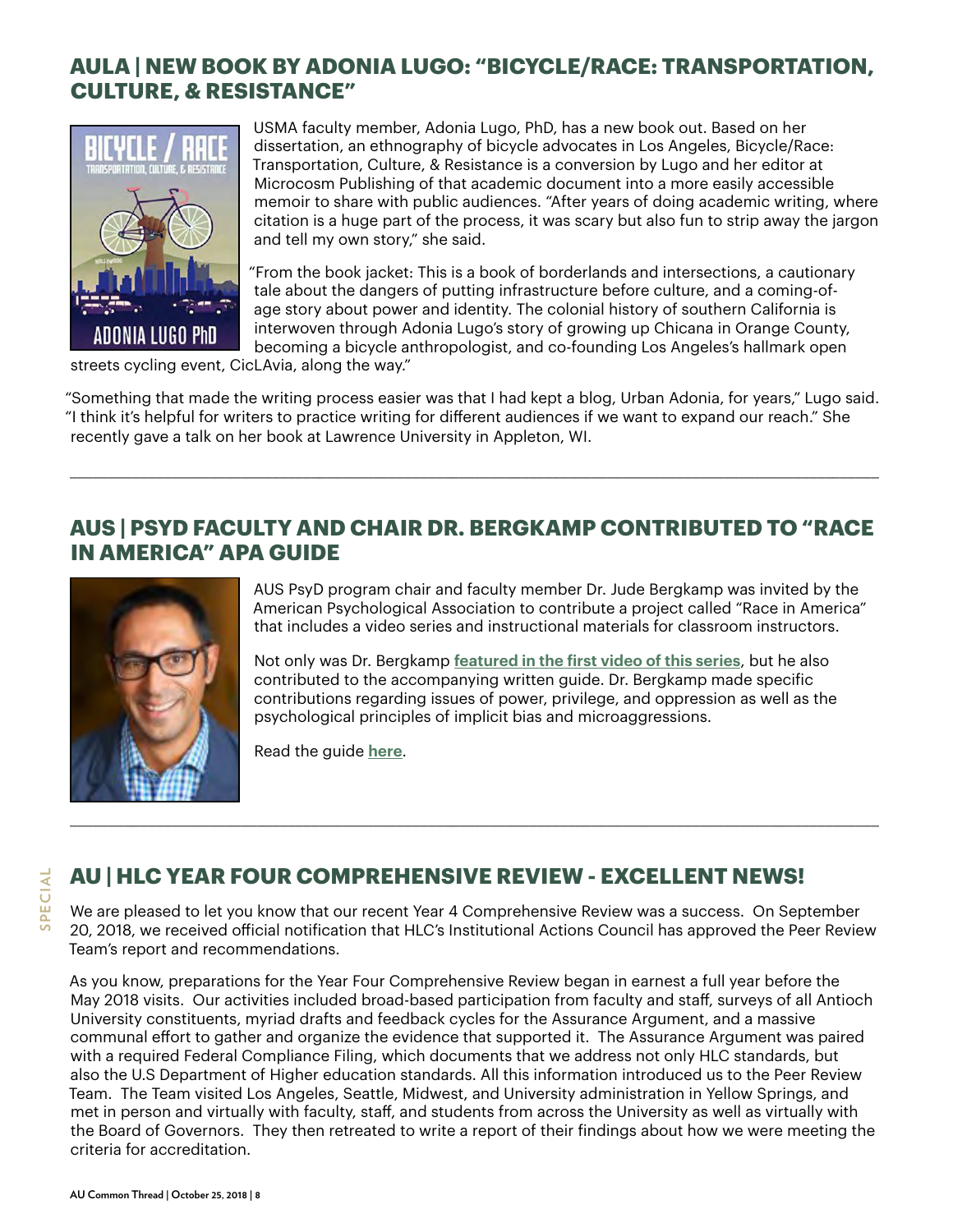The review team found that we met all of the HLC criteria and the Federal Compliance requirements. However, two HLC core components were met with concerns—these are areas that we had also identified as needing attention—and by May 2020, we need to submit an interim report on our progress.

The first area is a component of Criterion 4B called co-curricular student learning. The Peer Review Team asked us to develop and describe a unified definition of co-curricular programs, the processes for assessing them, and the activities we will complete by the time of the next comprehensive evaluation (in 2023-2024).

The second area is on Criterion 4C, addressing our definitions, activities, processes, goals, and results regarding student retention, persistence and completion.

We are very gratified by this positive outcome, which would have been impossible without the unified efforts of the Antioch University community. The Peer Review Team explicitly acknowledged the engagement of faculty and staff during the site visits and the thoroughness and candor of the Assurance Argument. We extend special thanks to the members of our community who served on criterion teams and the steering committee (noted below) and to those who helped gather evidence and to prepare the Assurance Argument. We are also very thankful to each participant at every stage of this process. Your contributions enabled the Peer Review Team to end its report with these words:

"*This university has a great legacy, pride in its culture as a learning organization, clear and strong commitment to the mission among all constituencies, and a very realistic understanding of what needs to be done as it moves for forward toward its goal to become a unified, integrated, networked national university.*"

Thank you, all!

The Team's report can be found in the HLC folder in the **[One Antioch University site in Sakai](https://sakai.antioch.edu/portal/site/3d475c7f-e0b0-4aa1-8d39-699d254612a4/tool/aba04176-e4de-43f7-b8dc-f37f54443c37?panel=Main#/group/3d475c7f-e0b0-4aa1-8d39-699d254612a4/Higher%20Learning%20Commission%20Documents/2018%20HLC%20Comprehensive%20Review/HLC%20Final%20Documents/)**. Please contact Leatrice Oram, University Director for Accreditation and Academic Compliance (**[loram@antioch.edu](mailto: loram@antioch.edu)))** with any questions or comments.

#### **2017-2018 HLC Comprehensive Review Steering Committee Members**

Leatrice Oram (chair) Laurien Alexandre (C2 lead) Barb Andrews (at large) Cyndi Cain Fitzgerald (C5 co-lead) Marian Glancy (C3 co-lead) Allan Gozum (C5 co-lead) Mark Hower (C1 lead) Tom Julius (C4 co-lead) Barbara Lipinski (C5 member) Ben Pryor (C3 co-lead) Andrea Richards (C4 co-lead) Iris Weisman (at large)

#### **2017-2018 HLC Comprehensive Review Criterion Teams**

Criterion 1: Mission Mark Hower (AULA) (lead) Maria Gonzalez (AUS) Jane Harmon Jacobs (AUS) Michele Nobel (AUM) Aqeel Tirmizi (GSLC)

Criterion 2: Integrity: Ethical and Responsible Conduct Laurien Alexandre (GSLC) (lead) Karen Crist (AUO and AUM)